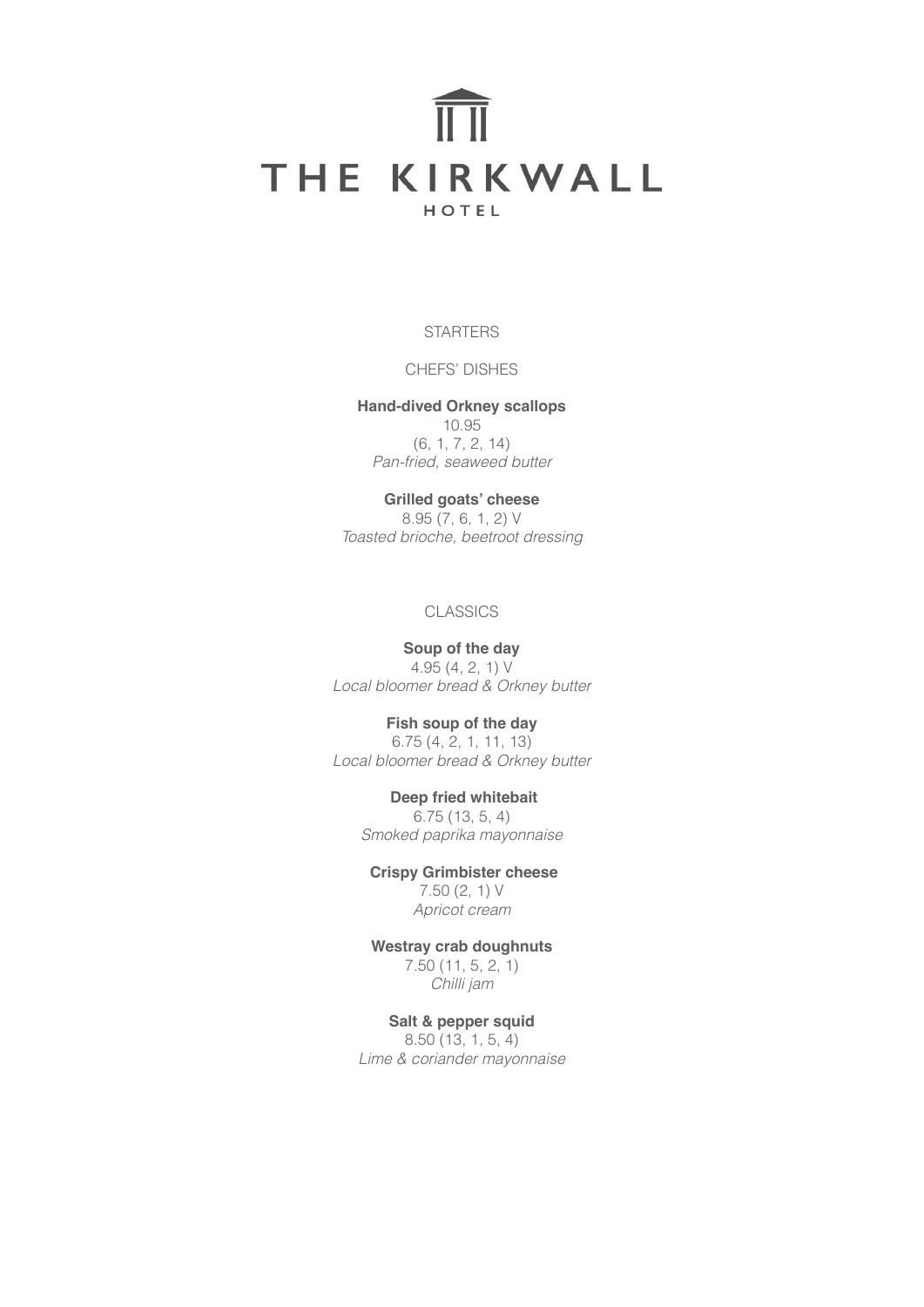#### MAINS

## CHEFS' DISHES

## **Roast local cod**

17.95. (2, 13) *Saffron rice, cumin parsnip purée, korma sauce, crispy kale* 

**Shiitake & porcini mushroom risotto**

14.95. (11, 6, 7, 2) V *Parmesan, crispy leeks*

## *See boards for daily seafood specials*

# CLASSICS

## **Butternut squash & roasted beetroot tart tatin**

 14.95 (1, 7) V *Red onion, smoked paprika potatoes & orange dressed salad*

> **Orkney beef & Guinness pie** 13.75 (1)

*Chunky chips & peas*

# **Beer battered Orkney haddock**

14.95 (1,13, 4, 5) *Chips, peas, tartar sauce*

# **Orkney traditional roast dinner**

14.95 (1) *Yorkshire pudding, roast vegetables, gravy*

# **Orkney beef & bone marrow burger**

14.95 (1, 5, 2) *Bacon, Monteray Jack cheese, onion rings, coleslaw & chips*

#### **Macaroni cheese**

10.95 (1, 2) *Grilled with crispy bacon, cajun fries* 

# **8oz Orkney ribeye steak**

24.95 (2) *Mushroom, tomato & onion compote, chunky chips & peppercorn sauce*